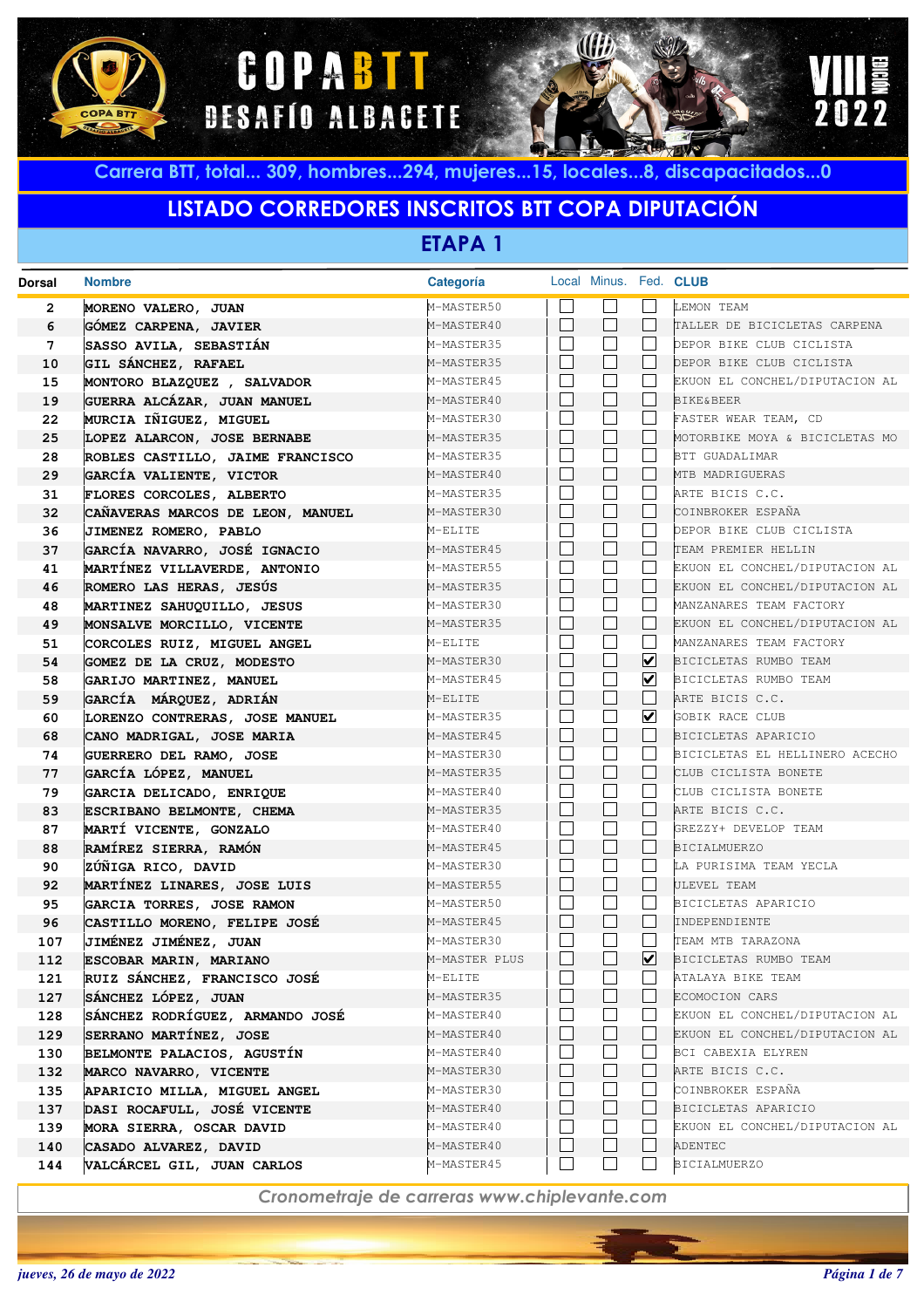





## **LISTADO CORREDORES INSCRITOS BTT COPA DIPUTACIÓN**

**ETAPA 1**

| <b>Dorsal</b> | <b>Nombre</b>                      | Categoría     |                         | Local Minus. Fed. CLUB |                             |                                |
|---------------|------------------------------------|---------------|-------------------------|------------------------|-----------------------------|--------------------------------|
| 150           | PARREÑO DIAZ, OMAR                 | M-MASTER35    |                         |                        |                             | ULEVEL TEAM                    |
| 151           | RODRÍGUEZ INIESTA, CARLOS          | M-MASTER40    |                         |                        |                             | ADENTEC                        |
| 152           | RUIZ HERVAS, JOSE                  | M-MASTER45    |                         | $\mathbf{L}$           |                             | <b>BICIALMUERZO</b>            |
| 153           | RODRÍGUEZ BELMONTE, FELIPE ÁNGEL   | M-MASTER45    |                         |                        |                             | LOS FATIGAS                    |
| 154           | MARTÍNEZ IBÁÑEZ, JUAN MIGUEL       | M-MASTER45    |                         | $\mathbf{L}$           |                             | LA PURISIMA TEAM YECLA         |
| 159           | CAMPOY BRAVO, JOAQUIN              | M-MASTER35    |                         |                        |                             | C.D. STATE Y VERÁS             |
| 166           | RUIZ CORREAS, JOSE MANUEL          | M-MASTER30    |                         | $\vert \ \ \vert$      |                             | LEMON TEAM                     |
| 170           | PEREZ ATENCIA, MIGUEL ANGEL        | M-MASTER45    |                         |                        |                             | ALBACETE CYCLING TEAM BTT      |
| 174           | JIMÉNEZ TORNERO, HÉCTOR            | M-MASTER30    |                         | L                      |                             | MTB MADRIGUERAS                |
| 177           | CAÑAVERAS ALFARO, MANUEL           | M-MASTER55    |                         |                        |                             | COINBROKER ESPAÑA              |
| 178           | MILAN ARELLANO, AIDA               | F-MASTER55    |                         | $\vert \ \ \vert$      | ☑                           | BICICLETAS RUMBO TEAM          |
| 181           | GONZALEZ LOSADA, ADRIAN            | M-ELITE       |                         |                        |                             | TEAM PREMIER HELLIN            |
| 184           | ALFARO , JUAN FRANCISCO            | M-MASTER45    |                         | $\vert \ \ \vert$      |                             | MANZANARES TEAM FACTORY        |
| 185           | VILLAR GARRIGOS, ALFONSI           | F-MASTER50    |                         |                        |                             | FERROICE-CONTRALLANO BTT       |
| 188           | GARCIA GALLEGO, ERNESTO            | M-MASTER40    |                         | $\vert \ \ \vert$      |                             | <b>BICIALMUERZO</b>            |
| 189           | BENEYTO SENENT, JUAN JOSE          | M-MASTER55    |                         |                        |                             | ARTE BICIS C.C.                |
| 190           | CARRETERO SANCHEZ, VICTOR          | M-MASTER30    |                         | $\vert \ \ \vert$      |                             | TEAM PREMIER HELLIN            |
| 196           | PICAZO GARCÍA, JUAN ÁNGEL          | M-MASTER45    |                         |                        |                             | CLUB CICLISTA BONETE           |
| 198           | CALERO CERDAN, JUAN CARLOS         | M-MASTER35    |                         | $\vert \ \ \vert$      |                             | BICICLETAS APARICIO            |
| 204           | MUÑOZ CALLEJA, FRANCISCO JOSÉ      | M-MASTER50    |                         |                        | $\overline{\mathbf{v}}$     | A.PEÑA BTT LOS TORTUGAS FASTER |
| 207           | MENDOZA GARCIA, CARMEN MARIA       | F-MASTER40    | $\overline{\mathbf{v}}$ | $\Box$                 | ⊻                           | EKUON BRD RACING TEAM          |
| 209           | GARCIA ATIENZA, JUAN ÁNGEL         | M-MASTER50    |                         |                        |                             | FERROICE-CONTRALLANO BTT       |
| 210           | ALBIAR ARGANDOÑA, NICOLAS          | M-MASTER45    |                         | $\mathbf{L}$           | $\blacktriangledown$        | BICICLETAS RUMBO TEAM          |
| 213           | GÓMEZ MARTÍNEZ, GUILLERMO          | M-MASTER40    |                         |                        |                             | C.C. VALDEGANGA PLATO GRANDE   |
| 214           | MARTINEZ HERNANDEZ, JUAN FRANCISCO | M-MASTER PLUS |                         | $\mathbb{L}$           |                             | ULEVEL TEAM                    |
| 215           | CEBRIÁN HUEDO, JUAN PABLO          | M-MASTER35    |                         |                        |                             | BTT POCO A POCO                |
| 218           | PÉREZ JIMÉNEZ, EMILIO              | M-ELITE       |                         | $\vert \ \ \vert$      | $\blacktriangledown$        | BICICLETAS RUMBO TEAM          |
| 220           | GARCÍA GARCÍA, CARLOS              | M-MASTER40    |                         |                        | ⊻                           | A.PEÑA BTT LOS TORTUGAS FASTER |
| 223           | MARIN SAEZ, JOSE CARLOS            | M-MASTER30    |                         | L                      |                             | ALBACETE CYCLING TEAM BTT      |
| 224           | LÓPEZ PALAZÓN, MIGUEL              | M-MASTER PLUS |                         |                        | $\overline{\mathbf{v}}$     | BICICLETAS RUMBO TEAM          |
| 232           | MAÑAS MARÍN, MIGUEL ANGEL          | M-MASTER35    |                         | L                      | ⊻                           | A.PEÑA BTT LOS TORTUGAS FASTER |
| 238           | GARCIA LEON, ANGEL                 | M-MASTER PLUS |                         |                        |                             | PERNALES                       |
| 246           | PÉREZ MARTÍNEZ, JOSE JUAN          | M-MASTER55    |                         | $\mathbb{L}$           | $\blacktriangledown$        | BICICLETAS RUMBO TEAM          |
| 247           | BARBERO MOLINA, PEDRO              | M-MASTER35    |                         |                        |                             | MANZANARES TEAM FACTORY        |
| 266           | MOLINA MONTEAGUDO, TOMAS           | M-MASTER35    |                         |                        |                             | INDEPENDIENTE                  |
| 270           | MARTINEZ PASTOR, GABRIEL           | M-MASTER50    |                         |                        | $\overline{\mathbf{v}}$     | BICICLETAS RUMBO TEAM          |
| 275           | GONZALEZ CALVO, JOSE               | M-MASTER PLUS |                         |                        |                             | BICICLETAS APARICIO            |
| 279           | ESCRIBANO VALERO, JUAN             | M-MASTER45    |                         |                        |                             | BICICLETAS EL HELLINERO ACECHO |
| 282           | RODRÍGUEZ FERNÁNDEZ, JAVIER        | M-MASTER45    |                         |                        |                             | MANZANARES TEAM FACTORY        |
| 285           | CABEZUELOS VILLORA, OVIDIO JAVIER  | M-MASTER30    |                         |                        |                             | TEAM PREMIER HELLIN            |
| 303           | ORTIZ MACIÁ, JOSE LUIS             | M-MASTER40    |                         |                        | $\vert\bm{\mathsf{v}}\vert$ | A.PEÑA BTT LOS TORTUGAS FASTER |
| 309           | MOYA LÓPEZ, JOSE LUIS              | M-MASTER50    |                         |                        |                             | BICICLETAS APARICIO            |
| 310           | VILLALBA PELAÉZ, NATIVIDAD         | F-MASTER50    |                         |                        |                             | BICIS MANOLIN CAUDETE-HOSTAL R |
| 323           | AVIVAR JAREÑO, JUAN FRANCISCO      | M-MASTER50    |                         |                        |                             | MANZANARES TEAM FACTORY        |
| 342           | JÁVEGA GUALDA, HORACIO JOSÉ        | M-MASTER45    | ☑                       |                        |                             | BICICLETAS RUMBO TEAM          |
| 345           | CUENCA PLAZA, CARLOS               | M-MASTER50    |                         |                        | $\vert\bm{\mathsf{v}}\vert$ | A.PEÑA BTT LOS TORTUGAS FASTER |
| 350           | ESPARCIA GARRIDO, JUAN PABLO       | M-MASTER30    |                         |                        |                             | CICLOAVENTURA                  |
|               |                                    |               |                         |                        |                             |                                |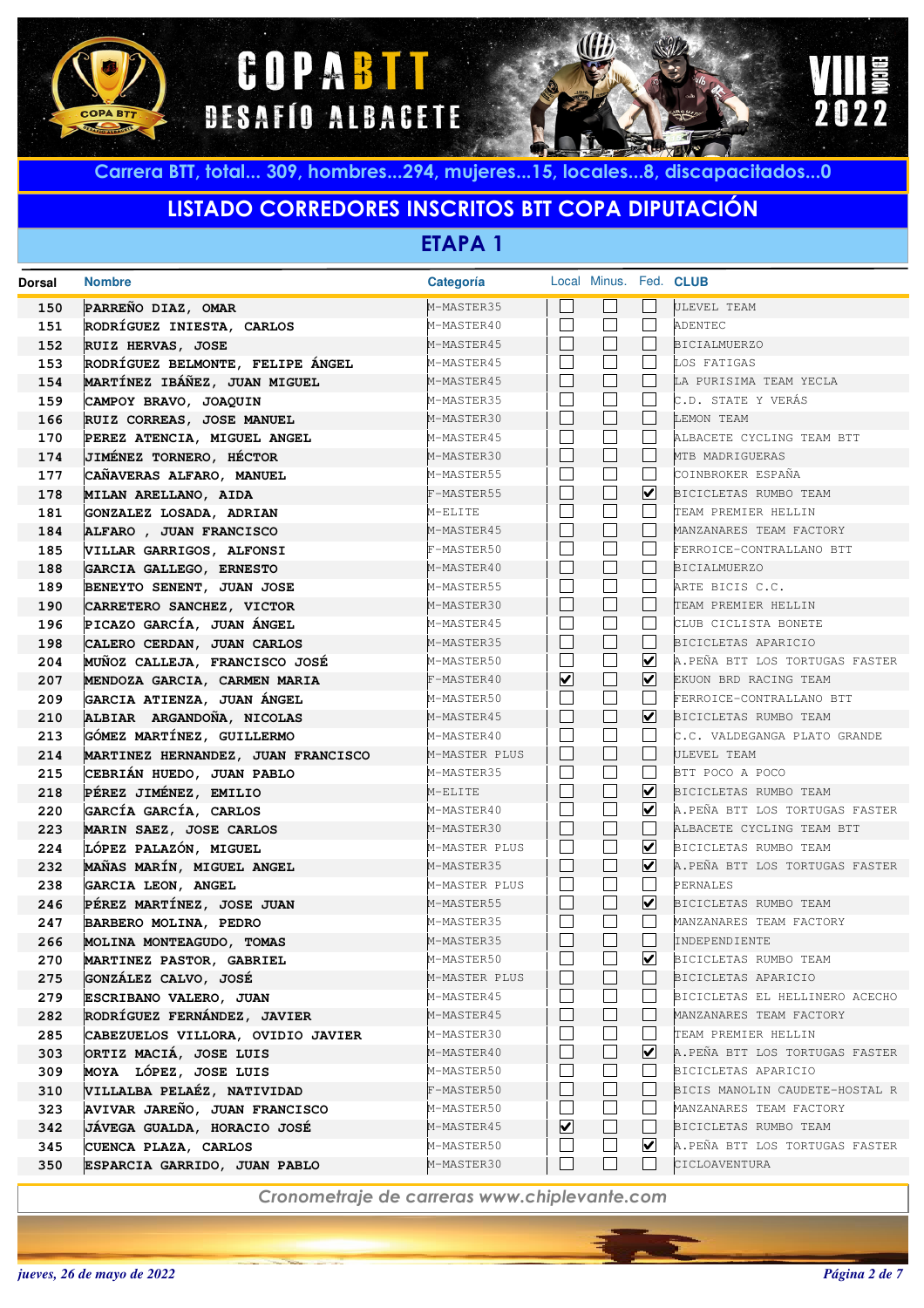





# **LISTADO CORREDORES INSCRITOS BTT COPA DIPUTACIÓN**

**ETAPA 1**

| <b>Dorsal</b> | <b>Nombre</b>                    | Categoría  |                         |                          | Local Minus. Fed. CLUB |                                |
|---------------|----------------------------------|------------|-------------------------|--------------------------|------------------------|--------------------------------|
| 356           | CANTOS MARTÍNEZ, MIGUEL ANGEL    | M-MASTER40 |                         |                          |                        | BTT LA MORRA                   |
| 363           | MARTÍNEZ LACALLE, LOLI           | F-MASTER30 |                         | $\mathbf{I}$             |                        | CICLOAVENTURA                  |
| 395           | GRANDE TERCERO, ALVARO           | M-SUB23    |                         |                          |                        | ARTE BICIS C.C.                |
| 409           | GONZALEZ SIMARRO, PACO           | M-MASTER40 |                         |                          | $\blacktriangledown$   | A.PEÑA BTT LOS TORTUGAS FASTER |
| 442           | RAMÍREZ SEVILLA, JOSÉ RAMÓN      | M-SUB23    |                         |                          | $\blacktriangledown$   | BICICLETAS RUMBO TEAM          |
| 450           | <b>GOMEZ ANDUJAR, SEBASTIAN</b>  | M-MASTER30 |                         | L                        |                        | BTT LOS DESPISTAOS             |
| 462           | LOPEZ CANTOS, AURELIO            | M-MASTER40 |                         |                          |                        | INDEPENDIENTE                  |
| 475           | PÉREZ HENARES, DANIEL            | M-MASTER30 |                         | $\mathbb{L}$             |                        | FUNDACIÓN JOSÉ SABATER         |
| 485           | PUCHE BAÑON, RAUL                | M-MASTER45 |                         |                          |                        | ATLETISMO CAUDETE "ANTONIO AMO |
| 486           | NAVALON AVILA, JOSE ANTONIO      | M-MASTER40 |                         | $\mathbb{L}$             |                        | ULEVEL TEAM                    |
| 488           | LÓPEZ SÁNCHEZ, EMILIO            | M-ELITE    |                         |                          |                        | CANTERO DE LETUR               |
| 511           | JIMENEZ CORCOLES, AITOR          | M-ELITE    |                         | $\mathbb{L}$             |                        | CC MAHORA                      |
| 513           | ORTUÑO MUÑOZ, PABLO              | M-SUB23    |                         |                          |                        | LA PURISIMA TEAM YECLA         |
| 538           | GIMÉNEZ NIETO, JESUS MANUEL      | M-MASTER40 |                         | $\mathbb{L}$             | $\blacktriangledown$   | A.PEÑA BTT LOS TORTUGAS FASTER |
| 539           | GONZÁLEZ FERNÁNDEZ, SANTI        | M-MASTER40 |                         |                          | M                      | A.PEÑA BTT LOS TORTUGAS FASTER |
| 542           | MARTÍNEZ ROMERO, MARÍA LUISA     | F-MASTER35 |                         |                          | M                      | A.PEÑA BTT LOS TORTUGAS FASTER |
| 544           | MÍNGUEZ ALMODÓVAR, RUBÉN         | M-MASTER35 |                         |                          | M                      | A.PEÑA BTT LOS TORTUGAS FASTER |
| 553           | GARIJO GONZÁLEZ, JAIME           | M-ELITE    |                         | $\mathbb{L}$             |                        | <b>ADENTEC</b>                 |
| 554           | OCHANDO RODENAS, JAVIER          | M-SUB23    |                         |                          |                        | ADENTEC                        |
| 555           | PEREZ SANCHEZ, MARIO             | M-MASTER55 |                         | $\mathbb{L}$             |                        | ADVENTURE BIKE RACING TEAM BY  |
| 556           | ALAMO ABELLAN, MIGUEL            | M-MASTER45 |                         |                          |                        | ADVENTURE BIKE RACING TEAM BY  |
| 573           | GONZALEZ MOLINES, JAVIER         | M-MASTER40 |                         | $\mathbf{L}$             |                        | BICI CLUB FAURA                |
| 602           | GÓMEZ MARTÍNEZ, JOSÉ             | M-MASTER40 |                         |                          |                        | BTT ALATOZ                     |
| 611           | CHUMILLAS CUESTA, OLIVER         | M-MASTER40 |                         | $\mathbb{L}$             |                        | BTT LA RODA                    |
| 615           | GALLEGO ROMERO, DIEGO            | M-MASTER50 |                         |                          |                        | BTT POCO A POCO                |
| 616           | VILLOLDO GARCIA, JUAN CARLOS     | M-MASTER45 |                         | $\mathbb{L}$             |                        | BTT POCO A POCO                |
| 618           | RODENAS MOLINA, JOSE LUIS        | M-MASTER35 | $\overline{\mathbf{v}}$ |                          |                        | BTT POCO A POCO                |
| 628           | PÉREZ GIL, FRANCISCO JAVIER      | M-MASTER30 | ⊻                       | $\mathbf{L}$             |                        | C.C. VALDEGANGA PLATO GRANDE   |
| 629           | CUESTA ESCRIBANO, LORENZO        | M-MASTER30 | ⊻                       |                          |                        | C.C. VALDEGANGA PLATO GRANDE   |
| 640           | CARRASCO MORENO, NICOLÁS         | M-MASTER45 |                         | $\mathbf{L}$             |                        | CC CONECT                      |
| 656           | GIL CUENCA, JUAN JOSÉ            | M-MASTER35 |                         |                          |                        | CLUB CICLISTA BONETE           |
| 667           | MARTINEZ CORTES, JESUS           | M-ELITE    |                         | $\mathbf{L}$             |                        | CLUB CICLISTA LOS DESPERDIGAOS |
| 681           | GRAS SORIANO, JOSE LUIS          | M-MASTER40 |                         |                          |                        | COOLWEAR CYCLING TEAM          |
| 682           | GONZALEZ PEREZ, DAVID            | M-MASTER40 |                         | $\mathbf{L}$             |                        | COOLWEAR CYCLING TEAM          |
| 692           | GONZÁLEZ SANZ, JUAN              | M-SUB23    |                         |                          |                        | EKUON EL CONCHEL/DIPUTACION AL |
| 697           | LOPEZ JIMÉNEZ, ANTONIO           | M-MASTER40 |                         |                          |                        | EQUIPO DEPORTIVO NUTRIOBELIX   |
| 701           | MORENO CAMPOS, JUAN              | M-MASTER50 |                         |                          |                        | FASTER WEAR TEAM, CD           |
| 710           | PASCUAL CALATAYUD, JORDI         | M-MASTER35 |                         |                          |                        | GEO NUTRICIÓN FASTER CC        |
| 712           | NICOLÁS MUÑOZ, DAVID             | M-MASTER35 |                         |                          | ☑                      | GOBIK RACE CLUB                |
| 713           | MUÑOZ AZORIN, JOSE ANTONIO       | M-MASTER30 |                         |                          | ☑                      | GOBIK RACE CLUB                |
| 714           | SORIANO PÉREZ, ALBERTO           | M-ELITE    |                         |                          | $\vert\mathbf{v}\vert$ | GOBIK RACE CLUB                |
| 720           | IZQUIERDO PARDO, JAVIER          | M-ELITE    |                         | $\vert \ \ \vert$        |                        | HUMMI BIKES                    |
| 729           | SÁNCHEZ GONZALEZ, JOSÉ FRANCISCO | M-MASTER40 |                         |                          | ⊻                      | GOBIK RACE CLUB                |
| 731           | LÓPEZ SÁNCHEZ , JENIFER          | $F-ELITE$  |                         | $\mathbf{I}$             |                        | KENZA SPORT TEAM               |
| 749           | LUCAS PEREZ, DANIEL              | M-MASTER30 |                         |                          |                        | LA PURISIMA TEAM YECLA         |
| 750           | AZORIN MUÑOZ, SERGIO             | M-ELITE    |                         | $\overline{\phantom{a}}$ |                        | LA PURISIMA TEAM YECLA         |
| 763           | MORA MILLA, MIGUEL               | M-MASTER45 |                         | $\sim$                   |                        | MTB MADRIGUERAS                |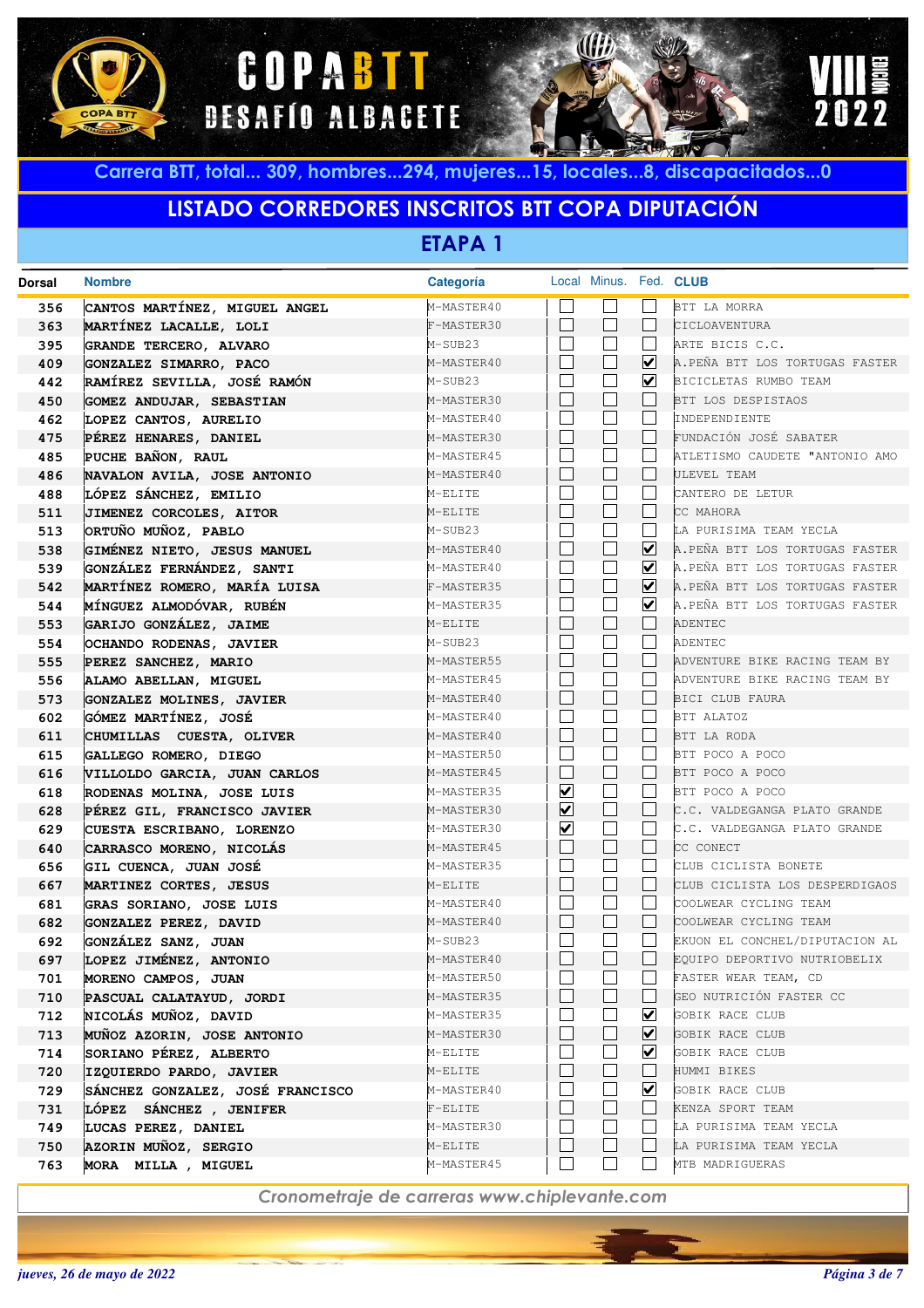





## **LISTADO CORREDORES INSCRITOS BTT COPA DIPUTACIÓN**

**ETAPA 1**

| Dorsal | <b>Nombre</b>                     | Categoría     |                         | Local Minus. Fed. CLUB |              |                                |
|--------|-----------------------------------|---------------|-------------------------|------------------------|--------------|--------------------------------|
| 772    | BUENO PICAXO, LUIS MIGUEL         | M-MASTER30    |                         |                        |              | PEÑA BTT CENIZATE              |
| 773    | GARCÍA CABAÑERO, OSCAR            | M-MASTER30    |                         |                        | L.           | PEÑA BTT CENIZATE              |
| 782    | RODENAS RUBIO, JOSE ANTONIO       | M-MASTER45    | $\mathbf{L}$            |                        |              | REOLID BIKERS                  |
| 784    | MARTINEZ MARHUENDA, RAMON         | M-MASTER30    |                         |                        |              | SINGULAR BIKE VILLARROBLEDO    |
| 788    | CASTILLO PICAZO, JUAN ANTONIO     | M-MASTER50    |                         |                        |              | TEAM MTB TARAZONA              |
| 811    | LÓPEZ RODRIGUEZ, JOSÉ MANUEL      | M-MASTER PLUS |                         |                        |              | UC BENIDORM                    |
| 819    | FRANCH SÁNCHEZ, JORGE             | M-MASTER50    |                         |                        |              | INDEPENDIENTE                  |
| 836    | CORRECHER MORAL, IÑAKI            | M-MASTER40    |                         |                        |              | CC CONECT                      |
| 839    | LOPEZ , JOSUE                     | M-MASTER40    | $\mathbb{R}$            |                        |              | INDEPENDIENTE                  |
| 840    | HERNÁNDEZ SIRVENT, JOSE           | M-MASTER40    |                         |                        |              | INDEPENDIENTE                  |
| 857    | ADSUAR GIMENEZ, JUAN CARLOS       | M-MASTER40    | L                       |                        |              | CC CREVILLENT                  |
| 858    | PEREA JUSTICIA, ANTONIO JOSÉ      | M-MASTER35    |                         |                        |              | INDEPENDIENTE                  |
| 870    | ROBLES MARTÍNEZ, ALEJANDRO        | M-MASTER30    | $\mathbf{L}$            |                        |              | INDEPENDIENTE                  |
| 880    | CANO GRAU, JOSE LUIS              | M-MASTER30    |                         |                        |              | INDEPENDIENTE                  |
| 881    | CANTERO MANCEBO, CARLOS           | M-MASTER30    | $\mathbf{L}$            |                        |              | INDEPENDIENTE                  |
| 932    | CARCELEN PÉREZ, ABEL              | M-MASTER30    |                         |                        | L.           | BTT POCO A POCO                |
| 946    | TOMÁS ABAD, JOSÉ MIGUEL           | M-MASTER40    | $\mathbf{L}$            |                        | L            | CLUB JUMILLA BTT               |
| 951    | MARTINEZ RODENAS, JUAN            | M-MASTER40    |                         |                        | L.           | ECOMOCION CARS                 |
| 964    | MARTÍNEZ TORRES, JAVIER           | M-MASTER35    | L                       |                        | $\mathbf{L}$ | GOBIK FACTORY TEAM             |
| 976    | MARTINEZ SAHUQUILLO, JAIME        | M-MASTER30    |                         |                        | ☑            | A.PEÑA BTT LOS TORTUGAS FASTER |
| 977    | SAPENA PARRA, JAVIER              | M-MASTER30    |                         |                        | L            | INDEPENDIENTE                  |
| 994    | MIGUEL CARPENA, TOMÁS             | M-MASTER40    |                         |                        | ☑            | GOBIK RACE CLUB                |
| 1027   | <b>WOUTERS WOUTERS, PATRICK</b>   | M-MASTER PLUS | $\mathbb{R}$            |                        | L            | INDEPENDIENTE                  |
| 1034   | GARCÍA JIMÉNEZ, MIGUEL ÁNGEL      | M-MASTER45    |                         |                        |              | LA MANCHUELA EXTREMA           |
| 1056   | VALIENTE AROCA, RAÚL              | M-ELITE       | $\mathbf{L}$            |                        |              | TALLER DE BICICLETAS CARPENA   |
| 1084   | RODRÍGUEZ BRU, EDUARDO            | M-ELITE       |                         |                        |              | A.PEÑA BTT LOS TORTUGAS FASTER |
| 1166   | MOYA JIMÉNEZ, MIGUEL ÁNGEL        | M-MASTER40    | $\mathbf{L}$            |                        | L            | BTT LA RODA                    |
| 1170   | LÓPEZ LÓPEZ, JUAN JOSÉ            | M-MASTER45    |                         |                        |              | BTT LOS DESPISTAOS             |
| 1175   | GÓMEZ MUÑOZ, JOSÉ PASCUAL         | M-MASTER30    | L                       |                        | $\mathbf{L}$ | BTT POCO A POCO                |
| 1189   | GARCIA NAVARRO, ALEJANDRO         | M-ELITE       |                         |                        |              | C.C. KMO ELCHE DE LA SIERRA    |
| 1244   | RODRIGUEZ GONZÁLEZ, ALEJANDRO     | M-ELITE       | $\mathbf{L}$            |                        | $\mathbf{L}$ | CLUB TRAIL BOGARRA             |
| 1258   | GARCIA ABELLAN, AURELIO           | M-MASTER45    |                         |                        |              | EKUON EL CONCHEL/DIPUTACION AL |
| 1261   | MOLINA DIAZ, MARI                 | F-MASTER40    | $\overline{\mathbf{v}}$ |                        |              | EKUON EL CONCHEL/DIPUTACION AL |
| 1278   | PALAZON RODRÍGUEZ, JUAN MANUEL    | M-MASTER35    |                         |                        |              | GEO NUTRICIÓN FASTER CC        |
| 1285   | MARTINEZ SÁNCHEZ, ANTONIO         | M-ELITE       |                         |                        |              | CLUB MOUNTAIN NOROESTE         |
| 1292   | JUAN CHORRO, FRANCISCO            | M-MASTER50    | $\mathbb{R}$            |                        |              | INDEPENDIENTE                  |
| 1296   | RISCOS SERRALLE, MIGUEL ANGEL     | M-MASTER50    |                         |                        |              | INDEPENDIENTE                  |
| 1301   | CALERO LÓPEZ, JUAN ANDRÉS         | M-MASTER45    | ☑                       |                        |              | INDEPENDIENTE                  |
| 1304   | MARTINEZ REQUENA, MANUEL          | M-MASTER45    |                         |                        | L            | INDEPENDIENTE                  |
| 1328   | GALIANO ARENAS, JUAN LUIS         | M-MASTER40    |                         |                        | L            | BTT LA RODA                    |
| 1331   | GUERRA ALCAZAR, DIEGO             | M-MASTER40    |                         | $\vert \ \ \vert$      | L            | INDEPENDIENTE                  |
| 1363   | CARRILLO GAY, FERNANDO            | M-MASTER35    |                         |                        |              | LA PURISIMA TEAM YECLA         |
| 1372   | MOYA, ENRIQUE                     | M-MASTER35    |                         |                        |              | INDEPENDIENTE                  |
| 1376   | NAVARRO DE LA CRUZ, PEDRO ANTONIO | M-MASTER35    |                         |                        |              | INDEPENDIENTE                  |
| 1388   | SEVILLA AMOROS, IVAN              | M-MASTER30    |                         |                        |              | INDEPENDIENTE                  |
| 1394   | LÓPEZ MORENO, RAFAEL              | M-MASTER30    |                         |                        |              | INDEPENDIENTE                  |
| 1400   | BETETA MEDINA, MIGUEL ANGEL       | M-MASTER30    |                         |                        |              | FLAMA BIKE                     |
|        |                                   |               |                         |                        |              |                                |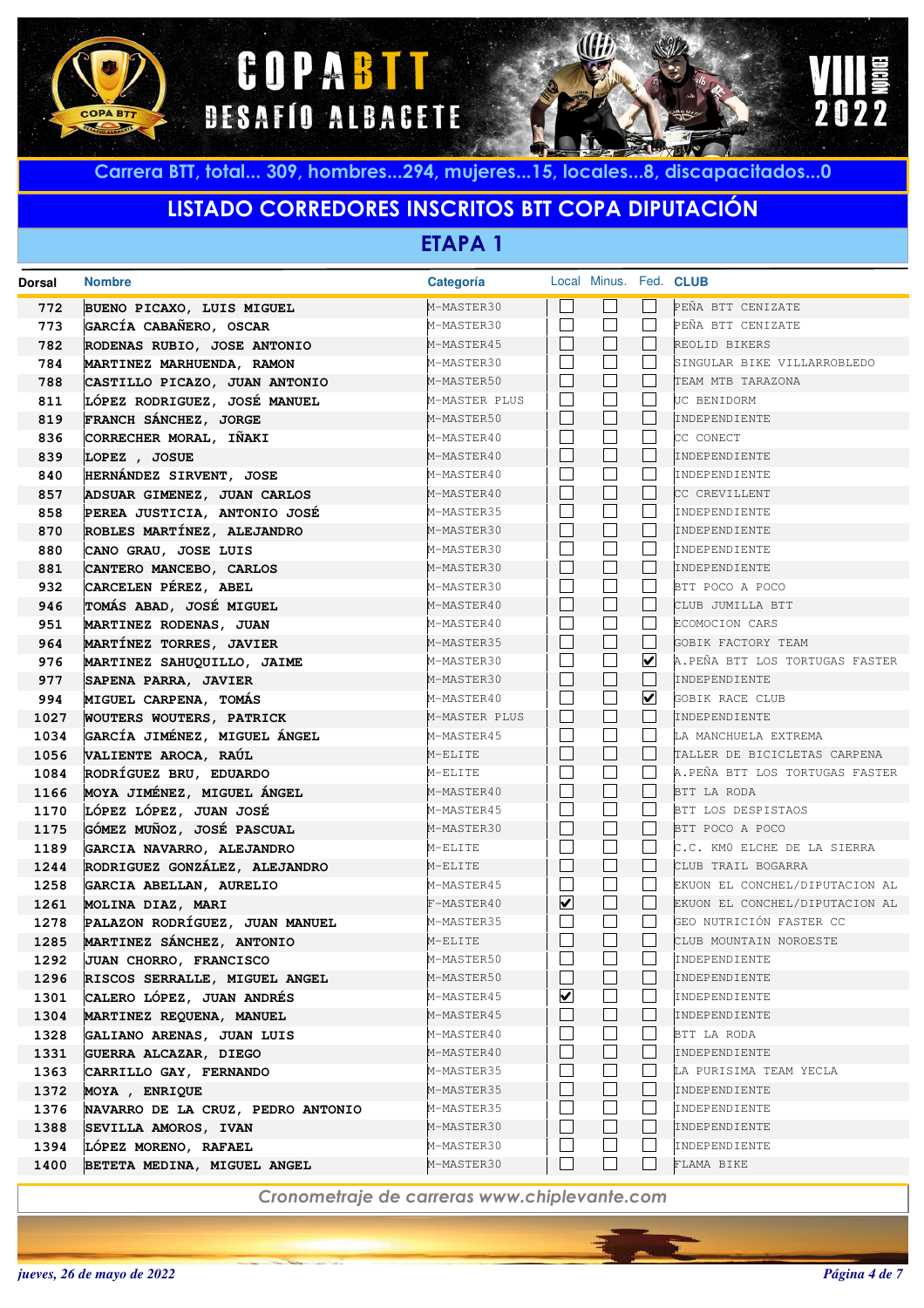





## **LISTADO CORREDORES INSCRITOS BTT COPA DIPUTACIÓN**

**ETAPA 1**

| Dorsal | <b>Nombre</b>                      | Categoría  |              |                          |                      | Local Minus. Fed. CLUB         |
|--------|------------------------------------|------------|--------------|--------------------------|----------------------|--------------------------------|
| 1416   | MONTES HERNÁNDEZ, ALEX             | M-SUB23    |              |                          |                      | KENZA SPORT TEAM               |
| 1417   | HINOJO PÉREZ, JUAN JOSÉ            | M-MASTER35 |              | $\mathbb{R}^n$           |                      | LA CUINA TEAM                  |
| 1420   | FALOMIR TORREGROSA, MERITXELL      | F-MASTER30 |              |                          |                      | LA PURISIMA TEAM YECLA         |
| 1436   | GARCIA NAVARRO, MARCOS             | M-SUB23    | $\mathbb{L}$ |                          |                      | MANZANARES TEAM FACTORY        |
| 1442   | ORTUÑO MARTÍNEZ, PEDRO             | M-MASTER45 |              |                          |                      | PAFGIO CYCLING TEAM            |
| 1446   | GARCIA NAVARRO, SERGIO             | M-MASTER30 | $\mathbb{L}$ |                          |                      | PEÑA BTT CENIZATE              |
| 1487   | PÉREZ VILLALGORDO, MIGUEL MARIA    | M-ELITE    |              |                          |                      | TEAM PREMIER HELLIN            |
| 1500   | FERRIZ MICO, JOSÉ ANTONIO          | M-MASTER50 |              | $\Box$                   |                      | VILLENA BIKE TEAM              |
| 1550   | MARTINEZ MARTINEZ, JUAN            | M-MASTER45 |              |                          | ☑                    | BICICLETAS RUMBO TEAM          |
| 1613   | JIMENEZ TRUJILLO, JAVIER           | M-JUN      |              | $\mathbf{L}$             |                      | CD BTT CASAS DEL CERRO         |
| 1649   | LOPEZ IZQUIERDO, VICENTE           | M-MASTER40 |              |                          |                      | ECOMOCION CARS                 |
| 1654   | CARRASCO FERNÁNDEZ, OSCAR          | M-ELITE    | L            |                          |                      | EKUON EL CONCHEL/DIPUTACION AL |
| 1655   | CARRASCO FERNANDEZ, IVAN           | M-ELITE    |              |                          |                      | EKUON EL CONCHEL/DIPUTACION AL |
| 1669   | MEDINA SORIANO, ADRIÁN             | M-MASTER35 | $\mathbb{L}$ |                          | ☑                    | GOBIK RACE CLUB                |
| 1717   | CAMPOS MUÑOZ, JOSE MANUEL          | M-MASTER35 |              |                          |                      | INDEPENDIENTE                  |
| 1720   | MARTINEZ FUENTES, FRANCISCO        | M-MASTER35 | $\mathbb{L}$ |                          |                      | INDEPENDIENTE                  |
| 1742   | FUENTES SÁNCHEZ, FRANCISCO ANTONIO | M-ELITE    |              |                          |                      | INDEPENDIENTE                  |
| 1758   | MARTÍNEZ PICAZO, JESÚS             | M-SUB23    | $\mathbb{L}$ |                          |                      | INDEPENDIENTE                  |
| 1788   | MARTINEZ MORENO, JORGE             | M-ELITE    |              |                          |                      | MTB MADRIGUERAS                |
| 1796   | GARCÍA ESCAMILLA, DAVID            | M-ELITE    | $\mathbb{L}$ |                          |                      | PEÑA BTT CENIZATE              |
| 1797   | FERNANDEZ JUNCOS, RAUL             | M-ELITE    |              |                          |                      | PEÑA BTT CENIZATE              |
| 1831   | LÓPEZ MARÍN, PEDRO                 | M-SUB23    | $\mathbb{L}$ |                          |                      | TENERIFE BIKE POINT            |
| 1835   | MARTINEZ PASTOR, PEDRO ANTONIO     | M-SUB23    |              |                          |                      | YOURBIKE ULB SPORT             |
| 1842   | BERNAL GARCIA, JOSE JAVIER         | M-ELITE    | $\mathbb{L}$ |                          |                      | INDEPENDIENTE                  |
| 1845   | GÓMEZ PÉREZ, RUBÉN                 | M-SUB23    |              |                          |                      | ARTE BICIS C.C.                |
| 2500   | GARCÍA AROCA, BELÉN                | F-MASTER35 | $\mathbb{L}$ |                          |                      | INDEPENDIENTE                  |
| 2501   | GIL DURA, FRANCISCO                | M-MASTER55 |              |                          |                      | INDEPENDIENTE                  |
| 3000   | CASTELLANOS , VICENTE              | M-MASTER45 | $\mathbb{L}$ |                          | ☑                    | EKUON BRD RACING TEAM          |
| 3001   | BORREDÁ MARTÍNEZ, JOSE RAFAEL      | M-MASTER50 |              |                          |                      | GREZZY+ DEVELOP TEAM           |
| 3002   | MORENO MARTÍNEZ, JUAN TOMÁS        | M-MASTER40 |              | $\mathbf{L}$             |                      | ALBACETE CYCLING TEAM BTT      |
| 3003   | AJENJO MUÑOZ, CARLOS               | M-SUB23    |              |                          | $\blacktriangledown$ | EKUON BRD RACING TEAM          |
| 3004   | LAORDEN ROLDAN, SANTIAGO           | M-MASTER45 | $\mathbb{L}$ |                          |                      | INDEPENDIENTE                  |
| 3005   | GÓMEZ ARBUÉS, IBÁN                 | M-MASTER50 |              |                          |                      | GALLOSVLC                      |
| 3006   | LORENZO JIMÉNEZ, JOSÉ CARLOS       | M-MASTER30 |              | $\mathbf{L}$             |                      | CERILLAS TEAM                  |
| 3007   | GARCIA AUÑON, GABRIEL              | M-ELITE    |              |                          |                      | GOBIK CC                       |
| 3008   | MARTÍN DÍAZ, JORGE                 | M-ELITE    |              |                          |                      | CICLOS SABATER                 |
| 3009   | <b>GUERRA MARTINEZ, JAVIER</b>     | M-MASTER45 |              |                          | M                    | EKUON BRD RACING TEAM          |
| 3010   | ARIAS DIAZ PARREÑO, MARIA JOSE     | F-MASTER45 |              |                          | ☑                    | EKUON BRD RACING TEAM          |
| 3011   | LOZANO SANCHEZ, ANTONIO            | M-MASTER30 |              |                          |                      | CC PUERTO LUMBRERAS            |
| 3012   | ZAMORA QUIÑONES, JESÚS DAMIÁN      | M-MASTER45 |              | $\mathbf{L}$             |                      | EXPRESS CAR CCCREVILLENT       |
| 3013   | FERRIS FERRIS, ANGEL               | M-MASTER50 |              |                          |                      | CRONOBIKE ALTEA                |
| 3014   | MARTÍNEZ ZARAGOZI, MARIA ÁNGELES   | F-MASTER50 |              | $\mathbf{L}$             |                      | CRONOBIKE ALTEA                |
| 3015   | TORRES POMARES, GINES              | M-MASTER40 |              |                          |                      | INDEPENDIENTE                  |
| 3016   | FERRERO VALDES, JULIAN             | M-MASTER30 |              | $\overline{\phantom{a}}$ |                      | GOBIK FACTORY TEAM             |
| 3017   | SAHUQUILLO VALLE, DAVID            | M-MASTER30 |              |                          |                      | C.C.UTIEL                      |
| 3018   | SAHUQUILLO VALLE, RAUL             | M-ELITE    |              | $\overline{\phantom{a}}$ |                      | C.C.UTIEL                      |
| 3019   | CONTRERAS ZARAGOZA, EDGAR          | M-MASTER35 |              | $\blacksquare$           |                      | 3HCYCLES, G.C.                 |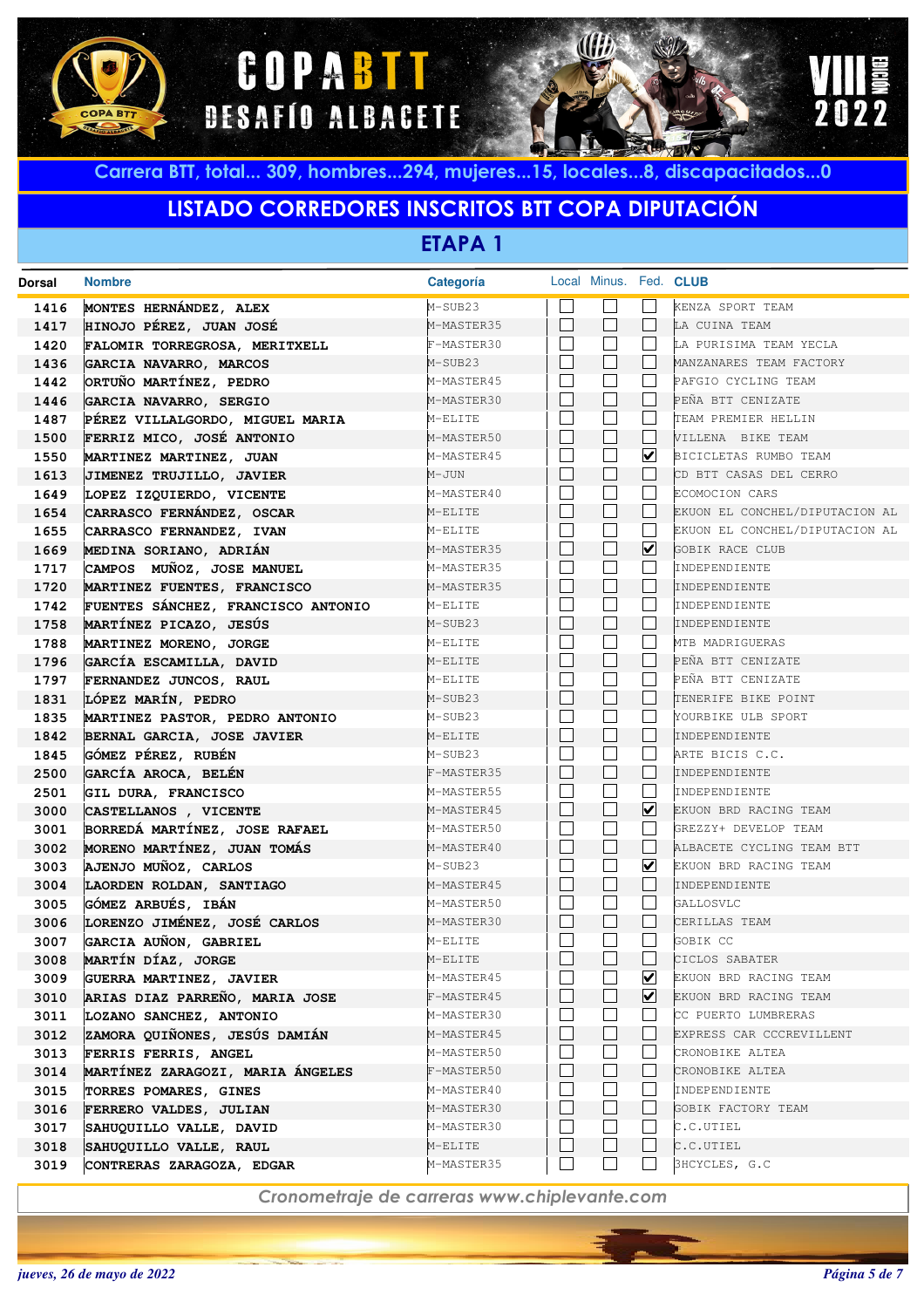





# **LISTADO CORREDORES INSCRITOS BTT COPA DIPUTACIÓN**

**ETAPA 1**

| Dorsal | <b>Nombre</b>                      | <b>Categoria</b> |                          | Local Minus. Fed. CLUB |                      |                                |
|--------|------------------------------------|------------------|--------------------------|------------------------|----------------------|--------------------------------|
| 3020   | GARCIA PEREZ, LUZ MARIA            | F-MASTER45       |                          |                        |                      | INDEPENDIENTE                  |
| 3021   | PEREZ MONTENEGRO, JORGE            | M-MASTER40       | П                        |                        | $\Box$               | MUSSOLS XABIA BIKERS           |
| 3022   | GIRONA PERTUSA, AURELIO            | M-MASTER55       | $\Box$                   |                        | $\vert \ \ \vert$    | RC PURAVIDA TEAM               |
| 3023   | MILLA OSUNA, ANTONIO               | M-MASTER35       | $\mathbf{L}$             |                        | $\vert \ \ \vert$    | THE BAKERY BOYS                |
| 3024   | PEREZ AVILA, BORJA                 | M-MASTER30       | $\Box$                   |                        | $\vert \ \ \vert$    | THE BAKERY BOYS                |
| 3025   | CASTILLO SIVERA, FRANCISCO         | M-MASTER35       | $\mathbf{L}$             |                        | L                    | THE BAKERY BOYS                |
| 3026   | <b>ESTEVE SAIZ, IVAN</b>           | M-ELITE          | $\mathbf{L}$             |                        | $\vert \ \ \vert$    | ONTEAM22                       |
| 3027   | HERNÁNDEZ HERNÁNDEZ, JOSÉ          | M-MASTER30       | $\mathbf{L}$             |                        | L                    | ON TEAM                        |
| 3028   | LINARES RUIZ, JUAN                 | M-MASTER35       | $\Box$                   |                        | $\vert \ \ \vert$    | INDEPENDIENTE                  |
| 3029   | VELÁZQUEZ CORNEJO, PABLO           | M-MASTER45       | $\mathbf{L}$             |                        | $\vert \ \ \vert$    | THE BAKERY BOYS                |
| 3030   | MARTINEZ SOTO, JOSE MANUEL         | M-MASTER35       | $\Box$                   |                        | $\vert \ \ \vert$    | THE BAKERY BOYS                |
| 3031   | GIL ALBERT, SERGIO                 | M-SUB23          | $\mathbf{L}$             |                        | $\vert \ \ \vert$    | ON BIKE CC                     |
| 3032   | ESTEVE SAIZ, GABRIEL               | M-MASTER30       | $\Box$                   |                        | $\vert \ \ \vert$    | CC ONBIKE                      |
| 3033   | CATALA SOLIVERES, FRANCISCO CARLOS | M-MASTER45       | $\mathbf{L}$             |                        | L                    | CRONO BIKE ALTEA               |
| 3034   | IBÁÑEZ LÓPEZ, JOSE                 | M-ELITE          | $\Box$                   |                        | $\vert \ \ \vert$    | INDEPENDIENTE                  |
| 3035   | GARBAYO VICENTE, RUBÉN DEMETRIO    | M-MASTER30       | $\mathbf{L}$             |                        | L                    | FASTER WEAR TEAM, CD           |
| 3036   | EGEA HERNANDEZ, JORGE              | M-MASTER45       | $\Box$                   |                        | $\vert \ \ \vert$    | INDEPENDIENTE                  |
| 3037   | PEREZ SUCH, FCO. JAVIER            | M-MASTER55       | $\mathbf{L}$             |                        | L                    | AC. L'ALFAS BTT                |
| 3038   | MARTINEZ RODRIGUEZ, LUIS           | M-MASTER50       | $\Box$                   |                        | $\vert \ \ \vert$    | INDEPENDIENTE                  |
| 3039   | REOLID ZARAGOZA, GREGORIO          | M-MASTER40       | $\mathbf{L}$             |                        | L                    | CLUB BTT L'ALFAS DEL PI        |
| 3040   | VILLAR CARRION, LUIS CARLOS        | M-MASTER35       | $\perp$                  |                        | $\Box$               | INDEPENDIENTE                  |
| 3041   | LOPEZ MARTOS, FRANCISCO JAVIER     | M-MASTER45       | $\vert \ \ \vert$        |                        | $\Box$               | UNION CICLISTA BENIDORM        |
| 3042   | TARRAGA LÓPEZ, ÁNGEL PEDRO         | M-MASTER30       | $\Box$                   |                        | $\Box$               | INDEPENDIENTE                  |
| 3043   | SANCHEZ HARO, ANTONIO DAVID        | M-MASTER35       | $\vert \ \ \vert$        |                        | $\vert \ \ \vert$    | INDEPENDIENTE                  |
| 3044   | LLOPIS FERNANDEZ, PABLO            | M-MASTER30       | $\blacktriangledown$     | $\blacksquare$         | $\vert \ \ \vert$    | APPV                           |
| 3045   | CARRETERO BELDARRAIN, MIKEL        | M-MASTER40       | $\mathbf{L}$             |                        | L                    | C.C. MTB LOBOS ZARAGOZA        |
| 3046   | SANCHIS GONZALEZ, PEDRO            | M-MASTER45       | $\Box$                   |                        | $\vert \ \ \vert$    | ELXENDURO                      |
| 3047   | PEÑARANDA MORAGA, MARCELO          | M-MASTER30       | $\mathbf{L}$             |                        | L                    | INDEPENDIENTE                  |
| 3048   | GARIJO YUSTE, SAMUEL               | M-ELITE          | $\Box$                   | $\blacksquare$         | $\Box$               | CCUTIEL                        |
| 3049   | VALVERDE MEDRANO, JUAN JOSE        | M-MASTER40       | $\mathbf{L}$             |                        | $\vert \ \ \vert$    | INDEPENDIENTE                  |
| 3050   | TRUJILLO PACHECO, FRANCISCO        | M-SUB23          | $\mathbf{L}$             |                        | ☑                    | CONWAY CD TRUJILLO             |
| 3051   | BALLESTEROS LIEBANES, MARTA        | $F-ELITE$        | $\mathbf{L}$             |                        | ⊻                    | CONWAY CD TRUJILLO             |
| 3052   | COMINO FUENTES, DAVID              | M-ELITE          | $\Box$                   |                        | ☑                    | CONWAY CD TRUJILLO             |
| 3053   | FELIPE DAVILA, MARIA ISABEL        | F-MASTER35       | $\overline{\phantom{a}}$ |                        | ⊻                    | CONWAY CD TRUJILLO             |
| 3054   | TRUJILLO GARCIA, JOSE ANTONIO      | M-SUB23          | $\mathbf{L}$             |                        | ⊻                    | CONWAY CD TRUJILLO             |
| 3055   | TRUJILLO HERNÁNDEZ, JUAN PEDRO     | M-MASTER45       | $\mathbf{L}$             |                        | $\blacktriangledown$ | CONWAY CD TRUJILLO             |
| 3056   | HUERTA RUFINO, GONZALO             | M-MASTER30       |                          |                        |                      | INDEPENDIENTE                  |
| 3057   | CUESTA GARCIA, ALBERTO             | M-MASTER35       |                          |                        |                      | INDEPENDIENTE                  |
| 3058   | COY MUÑOZ, JESUS                   | M-MASTER30       | $\mathbf{L}$             |                        | $\vert \ \ \vert$    | INDEPENDIENTE                  |
| 3059   | GÓMEZ MORA, JORGE                  | M-ELITE          | $\mathbf{L}$             |                        | $\vert \ \ \vert$    | CULTBIKES TEAM                 |
| 3060   | RUIZ LEÓN, ALEJANDRO               | M-ELITE          |                          |                        | $\mathsf{L}$         | EKUON EL CONCHEL/DIPUTACION AL |
| 3061   | ESTÉVEZ COLMENERO, FRANCISCO       | M-MASTER45       | L                        |                        |                      | IMECA CYCLING TEAM             |
| 3062   | IRANZO HERNÁNDEZ, ÁLVARO           | M-MASTER30       |                          |                        |                      | IH SPORT&HEALTH                |
| 3063   | FERNÁNDEZ GRANDE, VICTOR MANUEL    | M-MASTER30       |                          |                        | L                    | INDEPENDIENTE                  |
| 3064   | SILVA MUÑOZ, MIGUEL ÁNGEL          | M-MASTER30       |                          |                        | $\vert \ \ \vert$    | INDEPENDIENTE                  |
| 3065   | GARCÍA LÓPEZ, CARLOS               | M-ELITE          |                          |                        |                      | CULTBIKES TEAM                 |
| 3066   | ALMANSA CAÑADAS, SAMUEL            | M-SUB23          |                          |                        |                      | SINGULAR BIKE VILLARROBLEDO    |